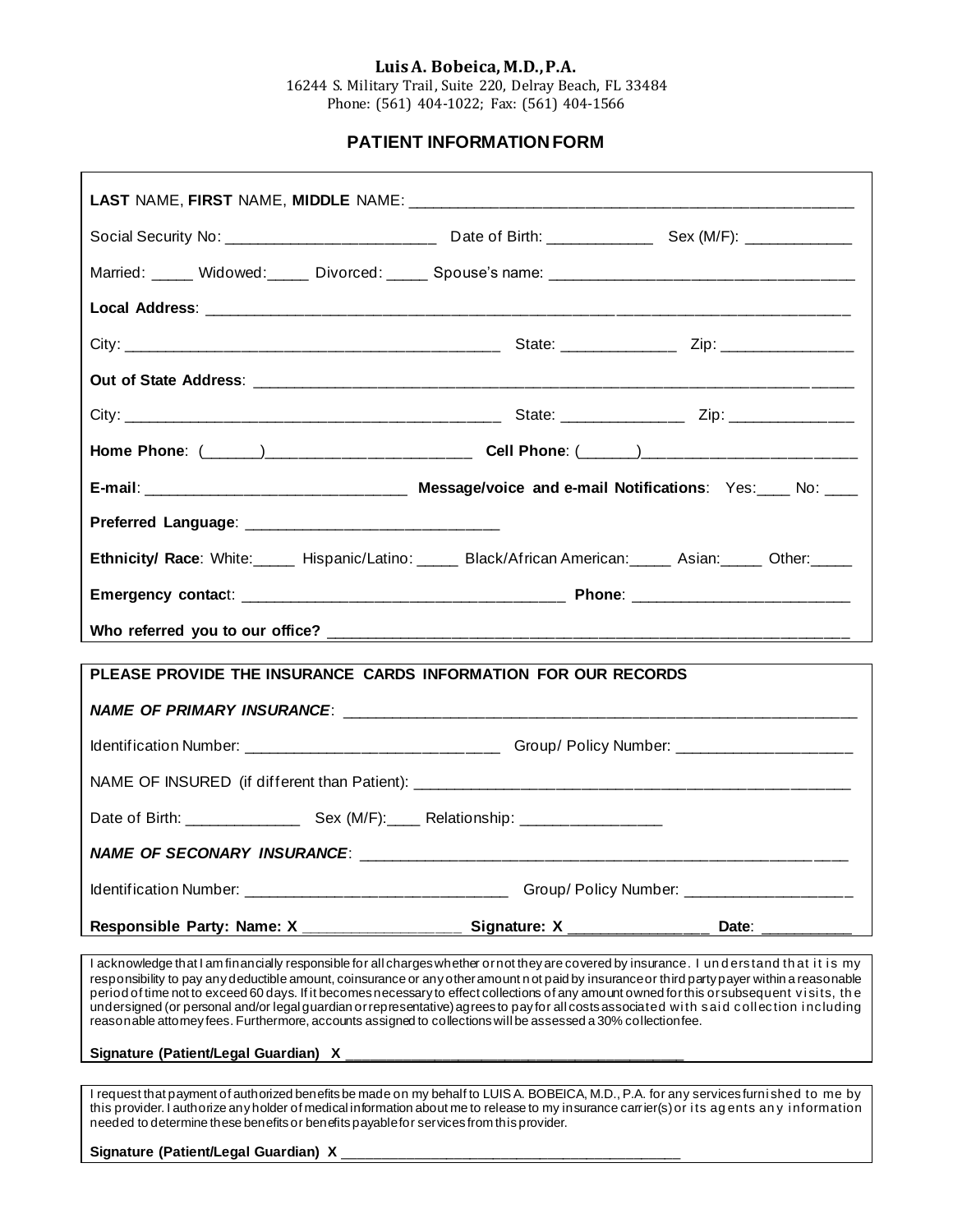### **Luis A. Bobeica, M.D., P.A.**

16244 S. Military Trail, Suite 220, Delray Beach, FL 33484 Phone: (561) 404-1022; Fax: (561) 404-1566

|                                                                                                                                                                                                                                                                                                                                                                                                                                                                         | When was the last visit with a Primary Care Physician? __________________                                                                                                                                                                                                                                                                                                                                                                          |                                                                                                                                                                                                                                                                                                                                                                                                                                                                       |  |  |
|-------------------------------------------------------------------------------------------------------------------------------------------------------------------------------------------------------------------------------------------------------------------------------------------------------------------------------------------------------------------------------------------------------------------------------------------------------------------------|----------------------------------------------------------------------------------------------------------------------------------------------------------------------------------------------------------------------------------------------------------------------------------------------------------------------------------------------------------------------------------------------------------------------------------------------------|-----------------------------------------------------------------------------------------------------------------------------------------------------------------------------------------------------------------------------------------------------------------------------------------------------------------------------------------------------------------------------------------------------------------------------------------------------------------------|--|--|
|                                                                                                                                                                                                                                                                                                                                                                                                                                                                         |                                                                                                                                                                                                                                                                                                                                                                                                                                                    |                                                                                                                                                                                                                                                                                                                                                                                                                                                                       |  |  |
|                                                                                                                                                                                                                                                                                                                                                                                                                                                                         | Date of: LAST COLONOSCOPY ________________LAST PSA _____________LAST BONE DENSITY __________                                                                                                                                                                                                                                                                                                                                                       |                                                                                                                                                                                                                                                                                                                                                                                                                                                                       |  |  |
| LAST PAP _______________ LAST MAMMO____________                                                                                                                                                                                                                                                                                                                                                                                                                         |                                                                                                                                                                                                                                                                                                                                                                                                                                                    |                                                                                                                                                                                                                                                                                                                                                                                                                                                                       |  |  |
|                                                                                                                                                                                                                                                                                                                                                                                                                                                                         |                                                                                                                                                                                                                                                                                                                                                                                                                                                    |                                                                                                                                                                                                                                                                                                                                                                                                                                                                       |  |  |
|                                                                                                                                                                                                                                                                                                                                                                                                                                                                         | PLEASE CHECK ANY OF THE FOLLOWING THAT MIGHT APPLY TO YOU:                                                                                                                                                                                                                                                                                                                                                                                         |                                                                                                                                                                                                                                                                                                                                                                                                                                                                       |  |  |
| <b>GENERAL:</b><br>___ High blood pressure<br>Prior heart attack<br>Heart failure/ CHF<br>___ Unintended weight loss<br>___ Unintended weight gain<br>Insomnia<br>EYES:<br>Loss of vision<br>__ Cataracts<br>Cataract surgery<br>Glaucoma<br>CARDIOVASCULAR:<br>High Cholesterol<br>____ Angina/Chest pain<br>Bypass surgery-cardiac<br>____ Angioplasty<br>AFib<br><b>RESPIRATORY:</b><br>___ Emphysema<br>__ Asthma<br>__ Sleep apnea<br>$\sim$ COPD<br>Chronic cough | <b>GASTROINTESTINAL:</b><br>Ulcers<br>Acid reflux<br><b>GERD</b><br>_____ Constipation<br>Diarrhea<br>Hepatitis<br>URINARY:<br>___ Kidney stones<br>__ Kidney failure<br>____ Dialysis<br><b>Example 3</b> Eurning w/urination<br>Blood in urine<br>Past infections<br>MUSCULOSKELETAL:<br>Arthritis<br>_____ Joint Replacements<br>____ Gout<br>____ Osteoporosis<br><b>BREAST/GYN:</b><br>____ Biopsies<br>____ Lumps<br>____ Abnormal Mammogram | SKIN:<br>____ Skin cancer<br>Moles<br>Eczema<br>NEUROLOGIC:<br>____ Epilepsy/ Seizures<br>____ Fainting<br>______ Stroke (date ______________ )<br>Headaches<br><b>Dizziness</b><br><b>PSYCHIATRIC:</b><br>____ Depression<br>Anxiety<br>Panic attacks<br>Mental illnesses<br><b>ENDOCRINE:</b><br>_____ Overactive thyroid<br>Underactive thyroid<br>Diabetes_ pills _ insulin<br><b>HEMATOLOGY:</b><br>___ Blood clots<br>__ Varicose veins<br><b>DVT</b><br>Anemia |  |  |
| FAMILY HISTORY:                                                                                                                                                                                                                                                                                                                                                                                                                                                         | Father: ______ Alive ______ Deceased Medical Problems _________________________<br>Mother: _____ Alive _____ Deceased Medical Problems ____________________________                                                                                                                                                                                                                                                                                |                                                                                                                                                                                                                                                                                                                                                                                                                                                                       |  |  |
|                                                                                                                                                                                                                                                                                                                                                                                                                                                                         |                                                                                                                                                                                                                                                                                                                                                                                                                                                    | Does anyone in your immediate family suffer from: __Heart Disease; __High Blood Pressure; __Cancer; __Diabetes?                                                                                                                                                                                                                                                                                                                                                       |  |  |
|                                                                                                                                                                                                                                                                                                                                                                                                                                                                         |                                                                                                                                                                                                                                                                                                                                                                                                                                                    |                                                                                                                                                                                                                                                                                                                                                                                                                                                                       |  |  |
|                                                                                                                                                                                                                                                                                                                                                                                                                                                                         | Do you: ______ Smoke ______ Drink ______ Use recreational drugs                                                                                                                                                                                                                                                                                                                                                                                    |                                                                                                                                                                                                                                                                                                                                                                                                                                                                       |  |  |
|                                                                                                                                                                                                                                                                                                                                                                                                                                                                         |                                                                                                                                                                                                                                                                                                                                                                                                                                                    |                                                                                                                                                                                                                                                                                                                                                                                                                                                                       |  |  |

*For WOMEN ONLY:* Dr. Bobeica does not do pelvic and breast exam. These exams are referred to your Ob-Gyn Doctor. If you do not have one, we can refer you one.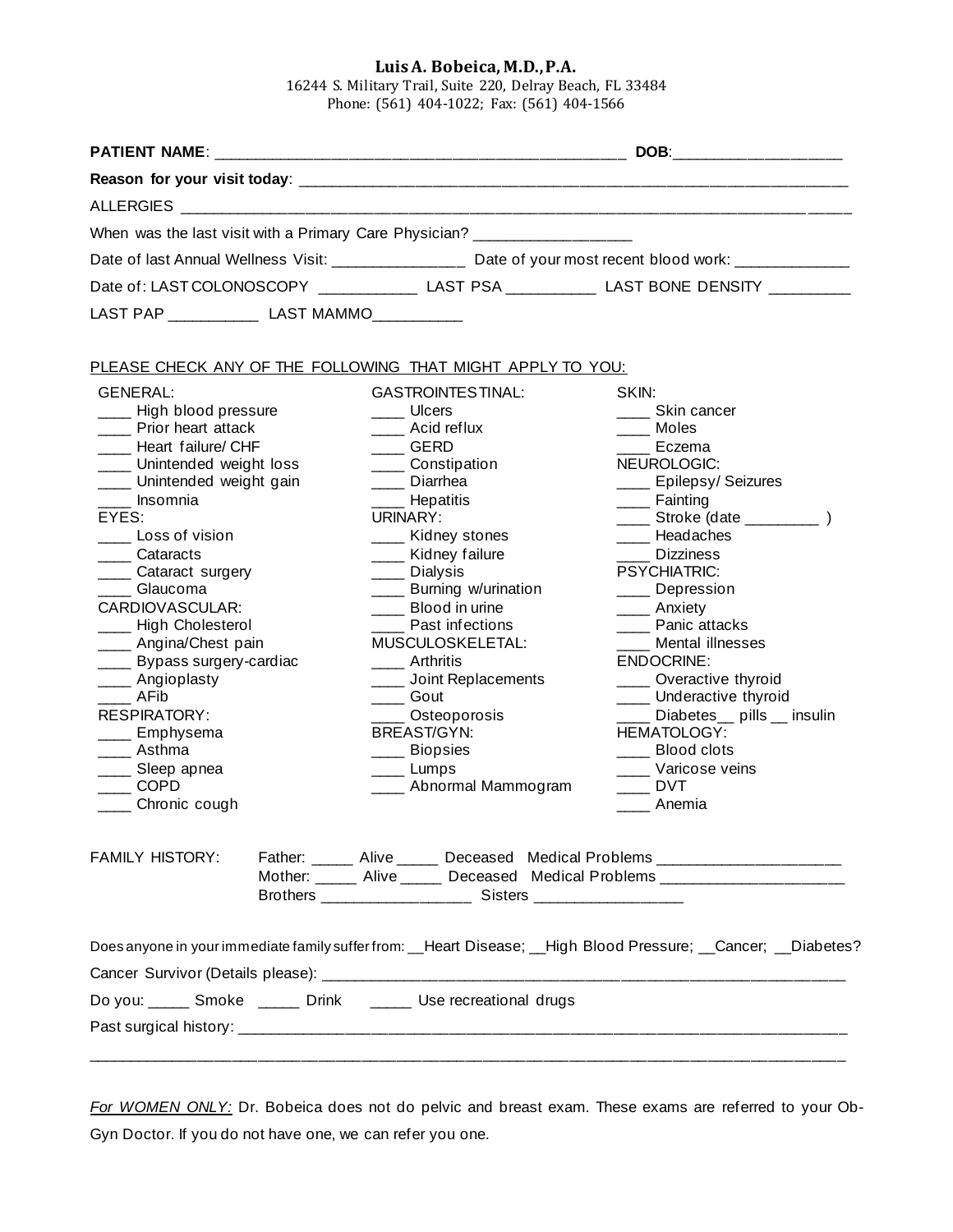**Luis A. Bobeica, M.D., P.A.** 16244 S. Military Trail, Suite 220, Delray Beach, FL 33484 Phone: (561) 404-1022; Fax: (561) 404-1566

## **MEDICATION SHEET**

# **(Please list ALL prescription and OTC medication)**

Patient's Name: \_\_\_\_\_\_\_\_\_\_\_\_\_\_\_\_\_\_\_\_\_\_\_\_\_\_\_\_\_\_\_\_ DOB: \_\_\_\_\_\_\_\_\_\_\_\_\_\_\_\_\_\_\_\_\_\_

Your Pharmacy is: \_\_\_\_\_\_\_\_\_\_\_\_\_\_\_\_\_\_\_\_\_\_\_\_\_\_\_\_\_\_ Phone#: \_\_\_\_\_\_\_\_\_\_\_\_\_\_\_\_\_\_\_\_

| DATE | <b>MEDICATIONS</b> | <b>DIRECTIONS</b> | <b>COMMENTS</b> |
|------|--------------------|-------------------|-----------------|
|      |                    |                   |                 |
|      |                    |                   |                 |
|      |                    |                   |                 |
|      |                    |                   |                 |
|      |                    |                   |                 |
|      |                    |                   |                 |
|      |                    |                   |                 |
|      |                    |                   |                 |
|      |                    |                   |                 |
|      |                    |                   |                 |
|      |                    |                   |                 |
|      |                    |                   |                 |
|      |                    |                   |                 |
|      |                    |                   |                 |
|      |                    |                   |                 |
|      |                    |                   |                 |
|      |                    |                   |                 |
|      |                    |                   |                 |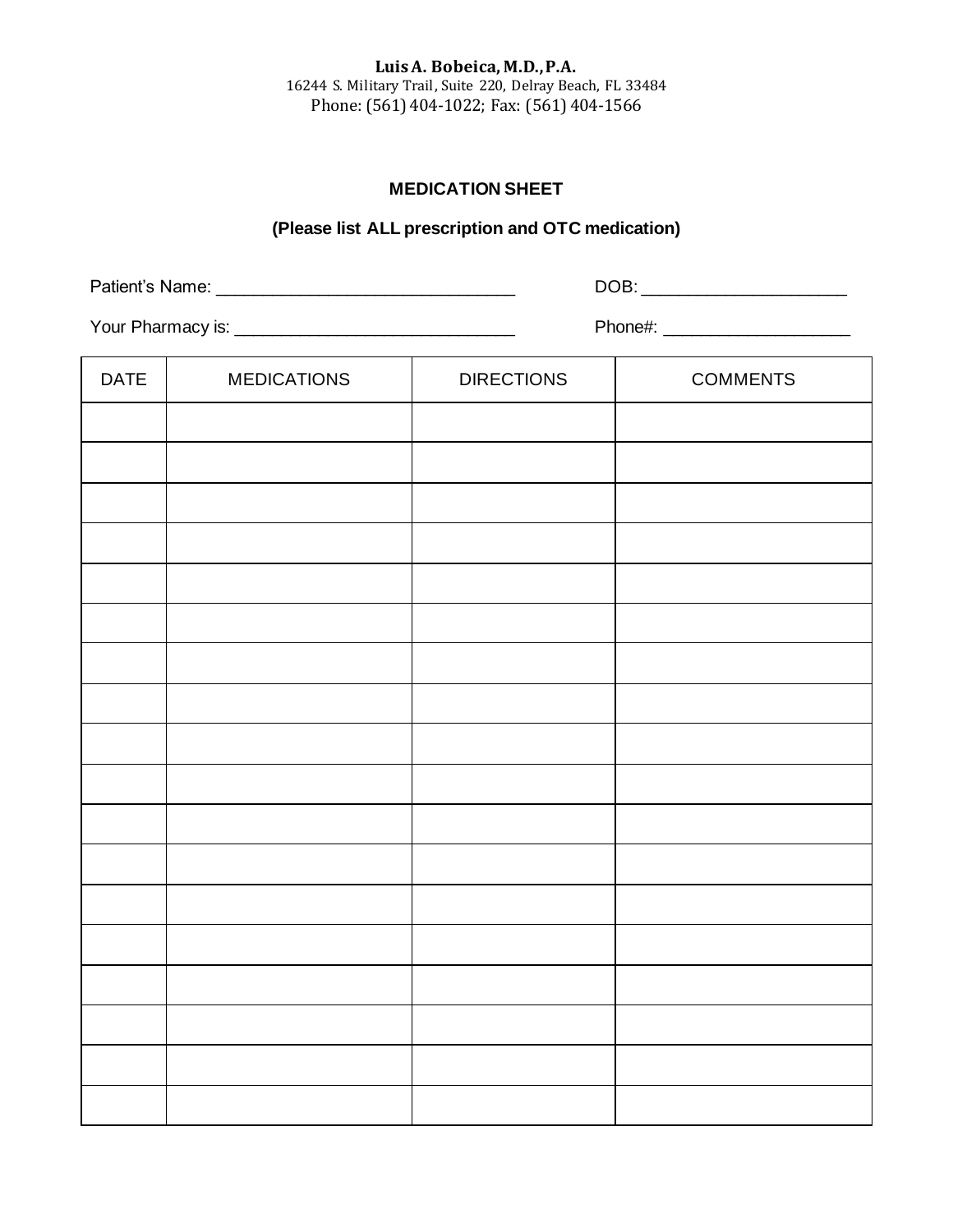# **AUTHORIZATION TO RELEASE MEDICAL RECORDS**

Dear Dr. \_\_\_\_\_\_\_\_\_\_\_\_\_\_\_\_\_\_\_\_\_\_\_\_\_\_\_\_\_\_\_\_\_\_\_\_\_\_\_\_\_:

This letter will authorize you to provide a copy, summary, or narrative of my medical records (as indicated by the check mark(s) below) or to otherwise release confidential information. At this time I am requesting the following:

| □ Complete record<br>□ Records of care from _________ to ________ only<br>□ Records of care concerning the following condition(s) _______________________<br><b>I</b> History and Physical<br>□ Progress Notes<br>$\Box$ Lab tests results<br>$\Box$ X-ray reports<br>□ Cardiology test reports (stress test, Echo, Holter, etc)<br>$\square$ EKG's<br><b>O</b> Consultation reports |                                                                                                                                                                                                    |
|--------------------------------------------------------------------------------------------------------------------------------------------------------------------------------------------------------------------------------------------------------------------------------------------------------------------------------------------------------------------------------------|----------------------------------------------------------------------------------------------------------------------------------------------------------------------------------------------------|
| my medical records.                                                                                                                                                                                                                                                                                                                                                                  | HIV/AIDS. I consent to the release of any positive or negative test result for AIDS or HIV<br>infection, antibodies to AIDS, or infection with any other causative agent of AIDS, with the rest of |
| $Initial$ Date ________________                                                                                                                                                                                                                                                                                                                                                      |                                                                                                                                                                                                    |
| to the following person:<br>LUIS A. BOBEICA, MD<br>16244 S. Military Trail, Ste. 220<br>Delray Beach, FL 33484<br>Fax: 561-404-1566<br>The reasons or purposes for this release of information are:                                                                                                                                                                                  |                                                                                                                                                                                                    |
| <b>D</b> Continuation of medical care<br>$\Box$ Transfer of care<br><b>D</b> Consultation                                                                                                                                                                                                                                                                                            | □ Second opinion<br>$\Box$ Other                                                                                                                                                                   |
| Patient's Name (please print):<br>0                                                                                                                                                                                                                                                                                                                                                  | □ Signature (Patient)                                                                                                                                                                              |
| Legal Guardian/Representative (print):<br>⊓                                                                                                                                                                                                                                                                                                                                          | Signature (Legal Guardian/Representative)<br>$\Box$                                                                                                                                                |
| Date:                                                                                                                                                                                                                                                                                                                                                                                |                                                                                                                                                                                                    |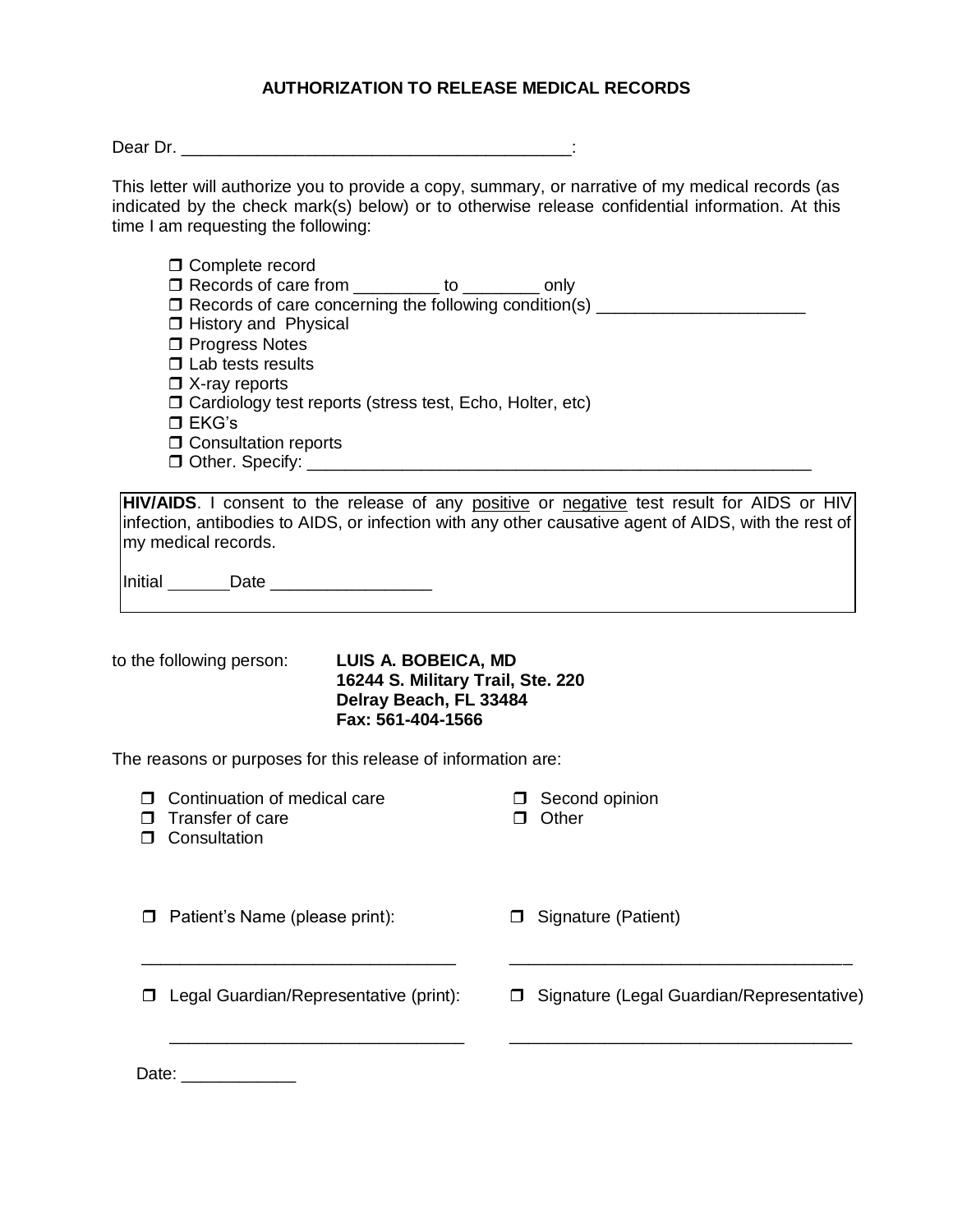### Luis A. Bobeica, M.D., P.A. 16244 S. MILITARY TRAIL, Suite 220, Delray Beach, FL 33484 Phone: (561) 404-1022; Fax: (561) 404-1566

### **NOTICE OF PRIVACY PRACTICES**

\_\_\_\_\_\_\_\_\_\_\_\_\_\_\_\_\_\_\_\_\_\_\_\_\_\_\_\_\_\_\_\_\_\_\_\_\_\_\_\_\_\_\_\_\_\_\_\_\_\_\_\_\_\_\_\_\_\_\_\_\_\_\_\_\_\_\_\_\_\_\_\_\_\_\_\_\_\_\_\_\_

#### **Patient's Copy**

#### **THIS NOTICE DESCRIBES HOW YOUR MEDICAL HEALTH INFORMATION MAY BE USED AND DISCLOSED AND HOW YOU CAN GET ACCESS TO THIS INFORMATION. PLEASE REVIEW IT CAREFULLY. THE PRIVACY OF YOUR HEALTH INFORMATION IS VERY IMPORTANT TO US.**

#### **OUR LEGAL DUTY**

We are required by applicable federal and state law to maintain the privacy of your health information. We are also required to give you this Notice about our Privacy practices, our legal duties, and your rights concerning your health information. We must follow the Privacy practices that are described in this Notice while it is in effect. This Notice took effect on April 14, 2003 and will remain in effect until further notice.

We reserve the right to change our Privacy Practices and the terms of this Notice at any time, provided such changes are permitted by applicable law. We reserve the right to make the changes in our Privacy Practices and the new terms of our Notice effective for all health information that we maintain, including health information that we created or received before we made the changes. Before we make a significant change in our Privacy practices, we will change this Notice and make the new Notice available upon request.

#### **USES AND DISCLOSURES OF HEALTH INFORMATION**

We use and disclose health information about you for treatment, payment and health care operations; for example: **TREATMENT:** We may use or disclose your health information to a physician or other health care provider providing treatment to you.

**PAYMENT:** We may use and disclose your health information to obtain payment for services we provide to you.

**HEALTHCARE OPERATIONS:** We may use and disclose your health information in connection with our health care operations. Healthcare operations include quality assessment and improvement activities, reviewing the competence or qualifications of healthcare professionals, evaluating practitioner and provider performance, conducting training programs, accreditation, certification, licensing or credentialing activities.

**YOUR AUTHORIZATION:** In addition to our use of your health information for treatment, payment or healthcare operations, you may give us written authorization to use your health information or to disclose it to anyone. If you give us an authorization, you may revoke it as long as it is in writing. Your revocation will not affect any use or disclosures permitted by your authorization while it was in effect. Unless you give us a written authorization, we cannot use or disclose your health information for any reason except those described in this Notice.

**VERBAL REQUEST:** when you call our office and request test results to be faxed or mailed to another doctors office we will be confirming your identity by asking for asking for your date of birth.

**To your family and friends** – We must disclose your health information to you, as described in the Patient Rights of this Notice. We may disclose your health information to a family member, friend or any other person to the extent necessary to help you with your healthcare or with payment for your healthcare, but only if you agree that we may do so.

**Person involved in care** – We may use or disclose health information to notify, or assist in the notification of (including identifying or locating) a family member, your personal representative or another person responsible for your care, of your location, your general condition, or death. If you are present, then prior to use or disclosure of your health information, we will provide you with an opportunity to object to such uses or disclosures. In the event of your incapacity or emergency circumstances, we will disclose health information based on a determination using our professional judgment disclosing only health information that is directly relevant to the person's involvement in your healthcare. We will also use our professional judgment and our experience with common practice to make reasonable inferences of your best interest allowing a person to pick up filled prescriptions, medical supplies, x-rays or other similar forms of health information.

**Marketing Health** – Related Services – We will not use your health information for marketing communications without your written authorization.

**Required by Law** – We may use or disclose your health information when we are required to do so by law.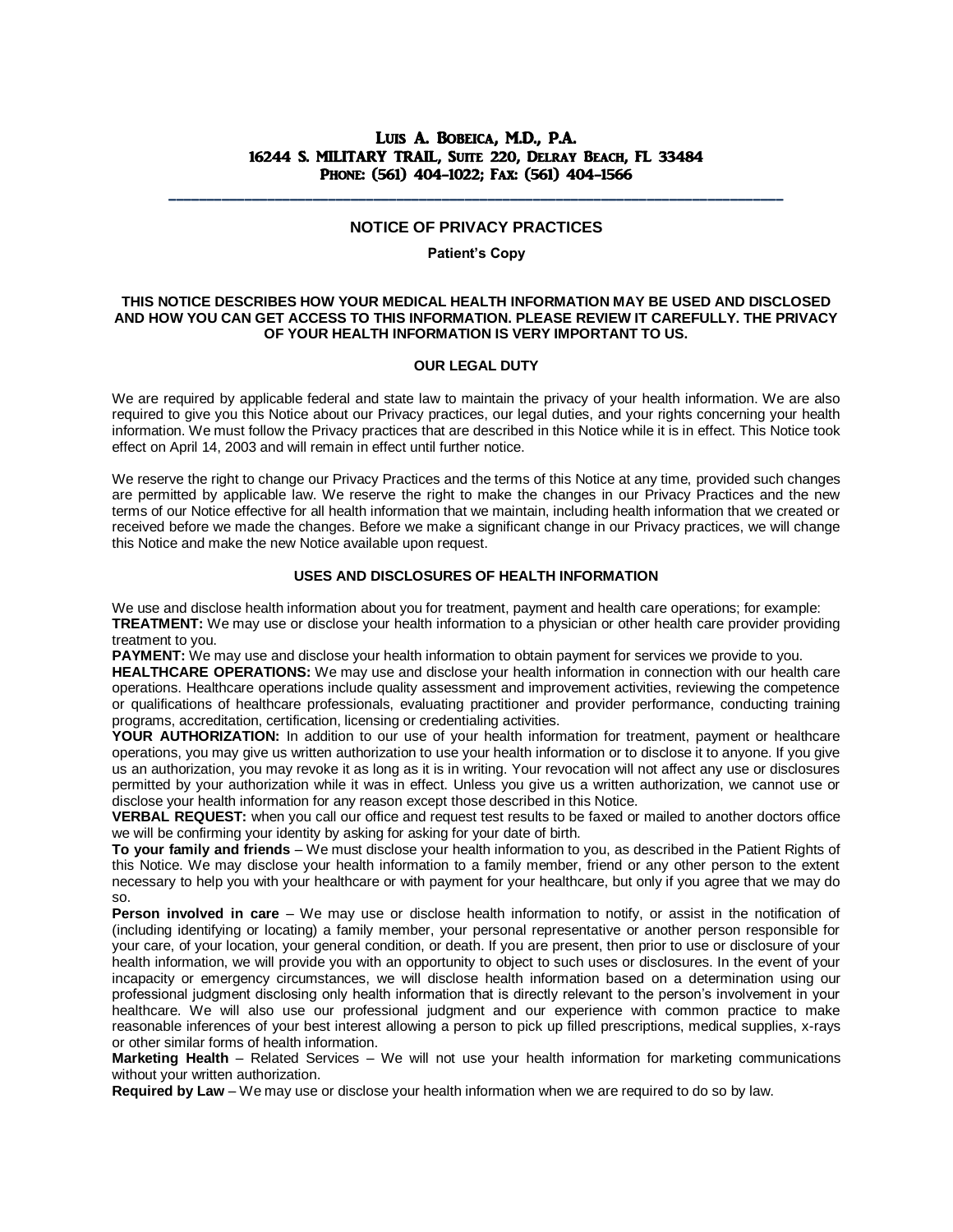**Abuse or Neglect** – We may disclose your health information to appropriate authorities if we reasonably believe that you are a possible victim of abuse, neglect or domestic violence or the possible victim of other crimes. We may disclose your health information to the extent necessary to avert a serious threat to your health or safety or others.

**National Security** – We may disclose to military authorities the health information of Armed Forces personnel under certain circumstances. We may disclose to authorized federal officials health information required for lawful intelligence, counterintelligence and other national security activities. We may disclose to a correctional institution or law enforcement officials having lawful custody of protected health information of inmate or patient under certain circumstances.

**Appointment Reminders** – We may use or disclose your health information to provide you with appointment reminders (such as voicemail messages, postcards, or letters).

#### **PATIENT RIGHTS**

**Access** – You have the right to look at or get copies of your records with limited exceptions. You may request that we provide copies in a format other than photocopies. We will use the format you request unless we cannot practicably do so. You must make a request in writing to obtain access to your health information. You may obtain a form to request access by using the contact information listed at the end of this Notice. We will charge you a reasonable costbased fee for expenses, such as copies and staff time. You may also request access by sending us a letter to the address at the end of this Notice. If you request copies, we will charge you \$0.25 for each page and postage if you want the copies mailed to you. If you request an alternate format, we will charge a cost-based fee for providing your health information in that format. If you prefer, we will prepare a summary or an explanation of your health information for a fee. Contact us for a full explanation of our fee structure.

**Disclosure accounting** – You have the right to receive a full list of insurances in which we or our business associates discloses your health information for purposes, other than treatment, payment, healthcare operations and certain other activities, for the last six years, but not before April 14, 2003. If you request this accounting more than once in a twelve month period, we may charge you a reasonable, cost-based fee for responding to these additional requests.

**Restriction** – You have the right to request that we place additional restrictions on our use or disclosure of your health information. We are not required to agree to these additional restrictions, but if we do, we will be abide by your agreement (except in an emergency).

**Alternative Communication** – You have the right to request that we communicate with you about your health information by alternative means or to alternative locations. You must make your request in writing. Your request must specify the alternative means or locations you request.

**Amendment** – You have the right to request that we amend your health information. Your request must also be in writing, and it must explain why the information should be amended. We may deny your request under any circumstances.

**Electronic Notice** – if you receive this Notice on our website or by electronic (e-mail) you are entitled to receive this Notice in written form.

#### **QUESTIONS AND COMPLAINTS**

If you want more information about our Privacy Practices or have questions or concerns, please contact us.

If you are concerned that we may have violated your privacy rights, or you disagree with a decision we made about access to your health information or in response to a request you made to amend or restrict the use or disclosure of your health information or to have us communicate with you by alternative means or at alternative locations, you may complain to us by using the contact information listed at the end of this Notice. You may also submit a written complaint to the U.S. Department of Health and Human Services, address provided upon request.

We support your right to the privacy of your health information. We will not retaliate in any way if you choose to file a complaint with us or the U.S. Department of Health and Human Services.

#### **Contact information:**

**LUIS A. BOBEICA, M.D.** 16244 S. MILITARY TRAIL, SUITE 220 Delray Beach, FL 33484 **Phone: (561) 404-1022 Fax: (561) 404-1566**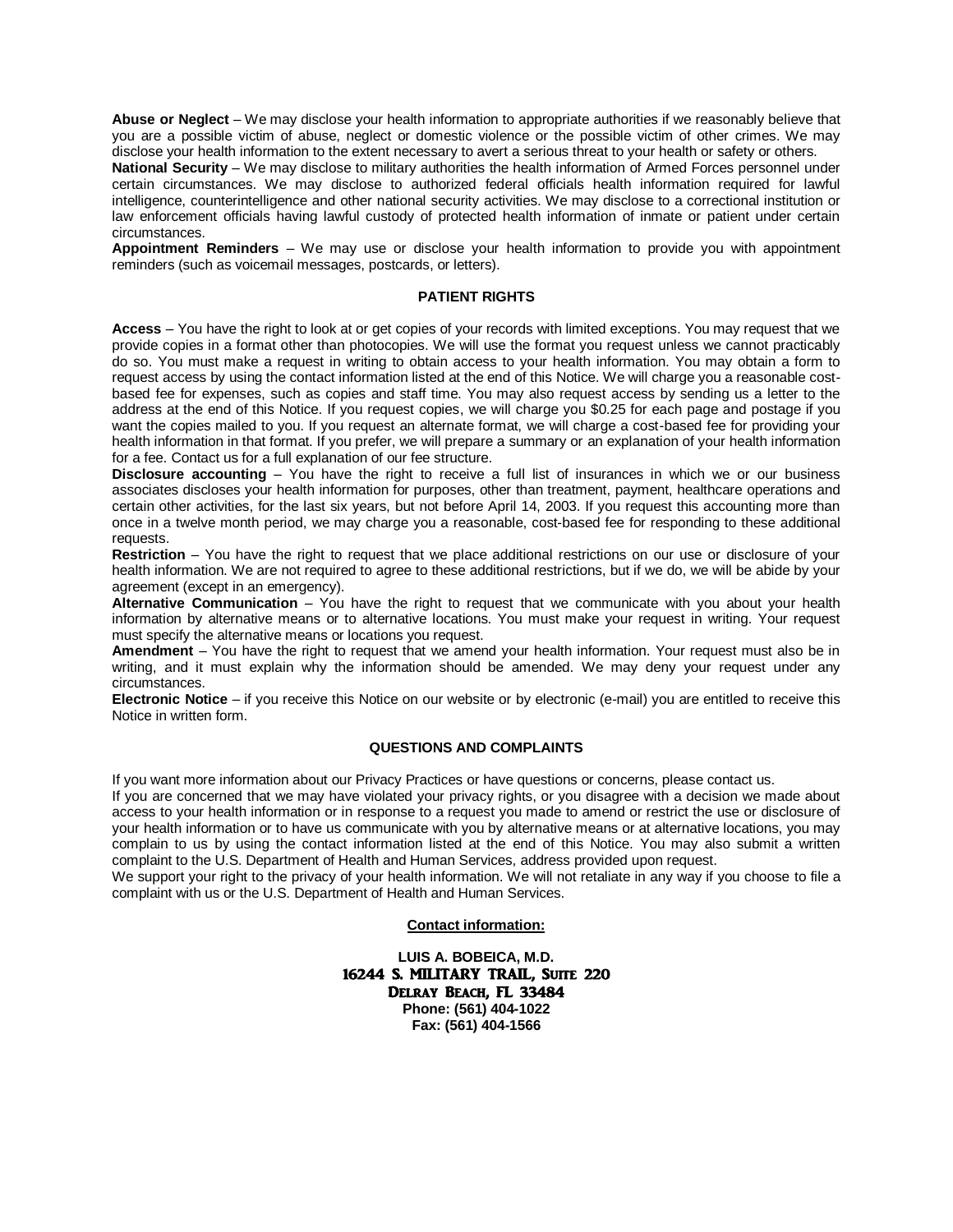### Luis A. Bobeica, M.D., P.A. 16244 S. MILITARY TRAIL, Suite 220, Delray Beach, FL 33484 Phone: (561) 404-1022; Fax: (561) 404-1566

# **ACKNOWLEDGEMENT OF RECEIPT OF NOTICE OF PRIVACY PRACTICES**

I, \_\_\_\_\_\_\_\_\_\_\_\_\_\_\_\_\_\_\_\_\_\_\_\_\_\_\_\_\_\_\_\_\_\_\_\_\_\_\_\_\_\_\_, have received a copy of this office's Notice of Privacy Practices. You have my permission to release my medical records/ information to my \_\_\_\_\_\_\_\_\_\_\_\_\_\_\_\_\_\_\_\_\_\_\_, whose name is \_\_\_\_\_\_\_\_\_\_\_\_\_\_\_\_\_\_\_\_\_\_\_\_\_\_\_\_\_\_\_\_\_\_.

Date: \_\_\_\_\_\_\_\_\_\_\_\_\_\_\_\_\_\_\_\_\_\_\_\_\_\_\_\_\_\_

Signature: **Example 2018** 

FOR OFFICE USE ONLY

We attempted to obtain acknowledgement of receipt of our Notice of Privacy Practices, but acknowledgement could not be contained because:

**\_\_\_\_\_** Patient refused to sign

\_\_\_\_\_ Communication barriers prohibited obtaining the acknowledgement

\_\_\_\_\_ An emergency prevented us from obtaining the acknowledgement

\_\_\_\_\_ Other: \_\_\_\_\_\_\_\_\_\_\_\_\_\_\_\_\_\_\_\_\_\_\_\_\_\_\_\_\_\_\_\_\_\_\_\_\_\_\_\_\_\_\_\_\_\_\_\_\_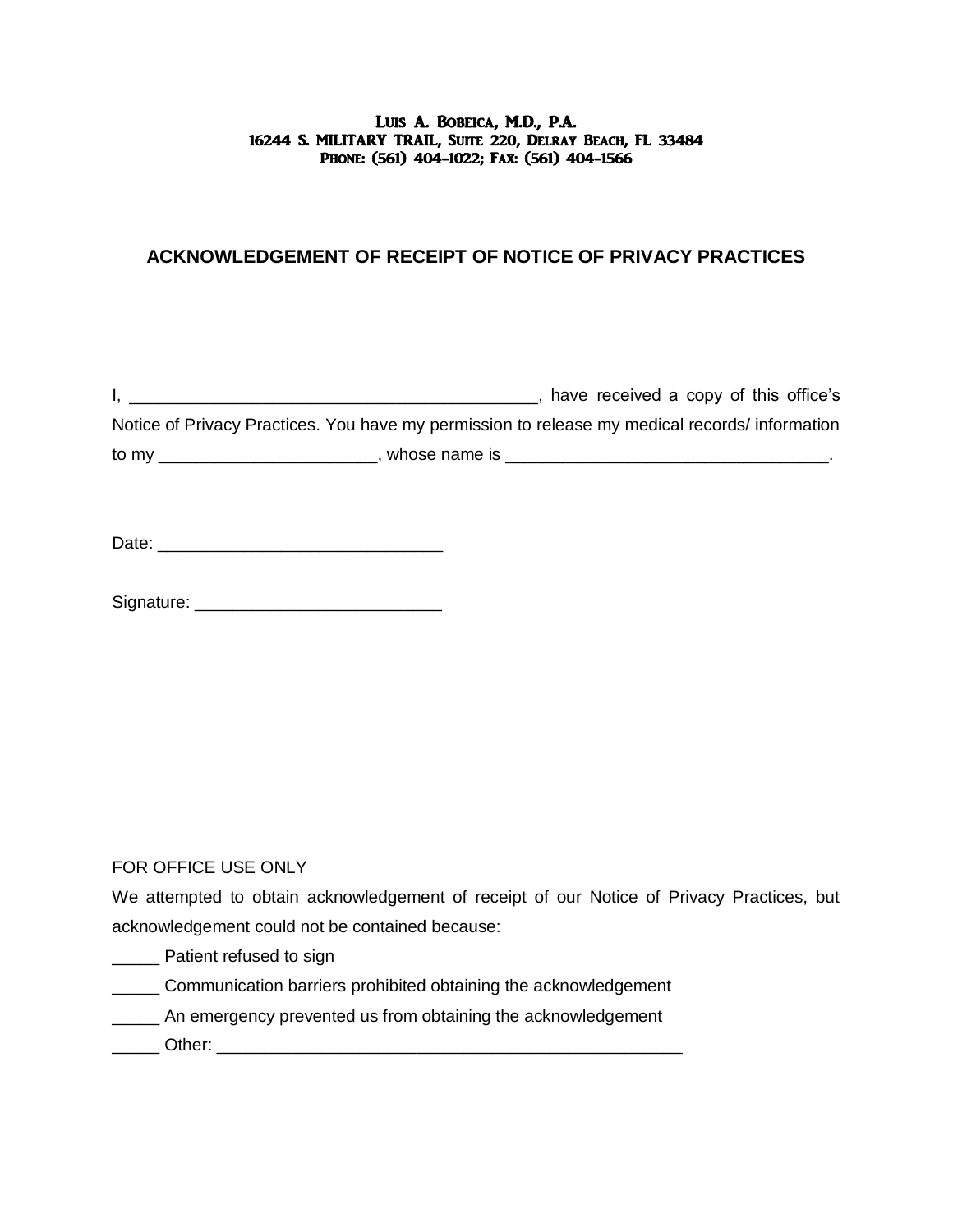### **Luis A. Bobeica, M.D., P.A.** 16244 S. Military Trail, Suite 220, Delray Beach, FL 33484 Phone: (561) 404-1022; Fax: (561) 404-1566

Dear Patient,

Thank you for choosing us as your healthcare provider. We are committed to your treatment being successful. Please understand that payment of your bill is part of your treatment.

Due to the many changes in insurance policies, it is no longer an easy task to interpret each individual policy. Therefore, we urge you, the patient or the representative, to call your insurance company regarding your coverage. It is your responsibility to know your individual coverage and to be aware of any changes. Failure to comply could result in you being responsible for all costs incurred at this office. Please remember your insurance policy is between you and your insurance company, not between your doctor and your insurance company.

We are happy to assist you in this process by calling the insurance company prior to your initial visit to get you benefit coverage. However, as the insurance companies tell us, "verification is not a guarantee of payment". Some insurance companies do not allow the patients to go out of network. Others do allow the patients to go out of network, but at a higher cost to the patient.

After contacting your insurance company, please call our office if you have any questions or concerns.

**We do not provide medical services for conditions related to accidents that potential involves litigation** (e.g. motor vehicle, work related, slip and fall). If you were involved in an accident, the primary care doctor will not do what is called third party billing or work on a medical lien. We are billing medical insurance companies, not auto/liability insurance companies. Your PCP will not work with your [attorney on a lien.](https://accidentdoctor.org/doctors-on-liens/) Therefore, you need to see a doctor that treats accidents and can take medical and attorney liens.

**Returned Check Policy:** Writing a bad check is against the law. There is a \$30 fee for all returned checks. If we receive a returned check, you must pay the balance, including the fee, with cash only.

Having read the above, please sign below.

Thank you.

Name of Patient or Representative \_\_\_\_\_\_\_\_\_\_\_\_\_\_\_\_\_\_\_\_\_\_\_\_\_\_\_\_\_\_\_\_\_\_\_\_\_\_\_\_\_\_\_\_

Signature X and the state of the state of the Signature X and the Signature X and the Signature X and the Signature of the Signature of the Signature of the Signature of the Signature of the Signature of the Signature of t